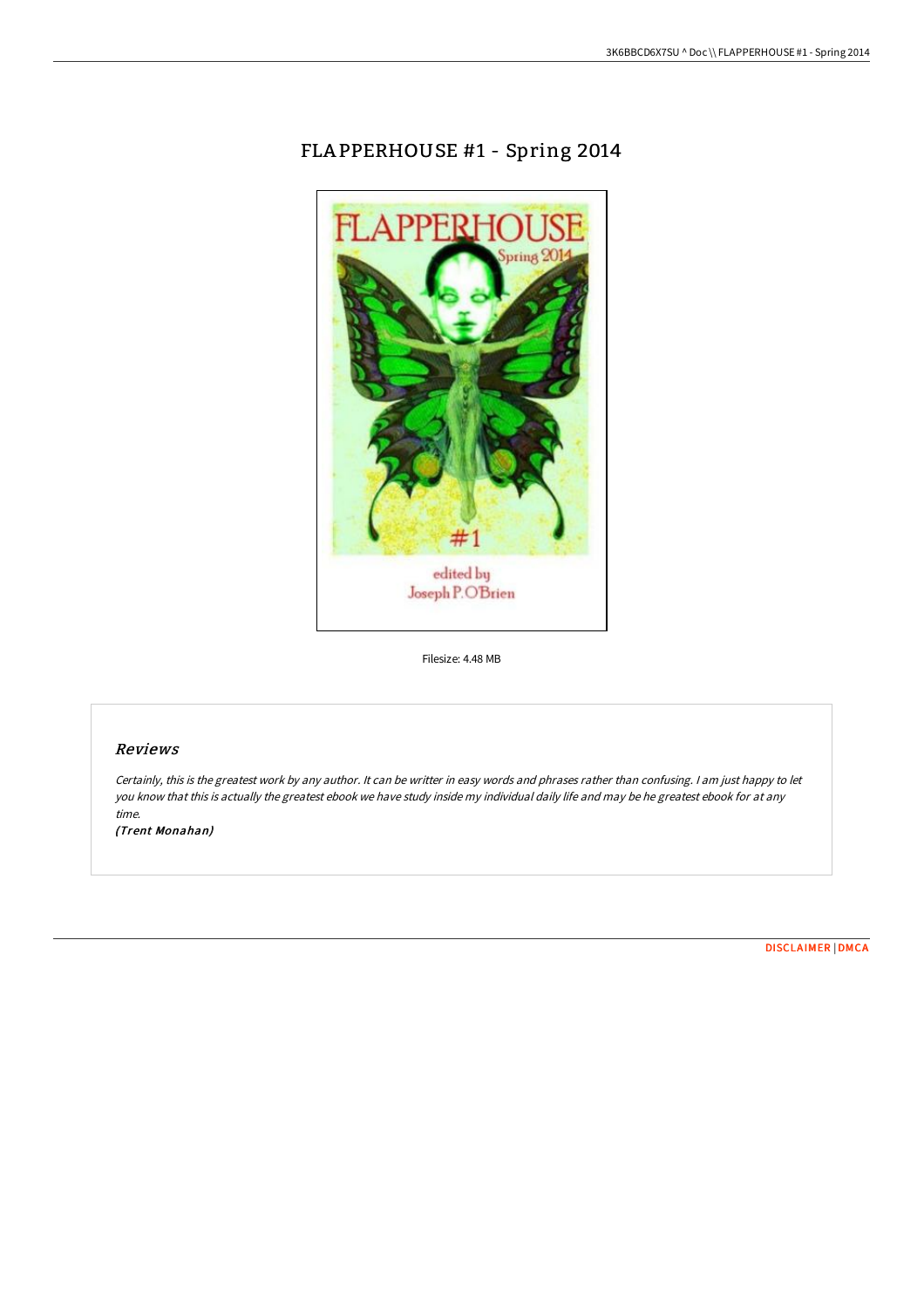## FLAPPERHOUSE #1 - SPRING 2014



CreateSpace Independent Publishing Platform. PAPERBACK. Condition: New. 1508406936 Special order direct from the distributor.

 $\mathbf{E}$ Read [FLAPPERHOUSE](http://techno-pub.tech/flapperhouse-1-spring-2014.html) #1 - Spring 2014 Online  $\overline{\underline{\mathrm{pos}}}$ Download PDF [FLAPPERHOUSE](http://techno-pub.tech/flapperhouse-1-spring-2014.html) #1 - Spring 2014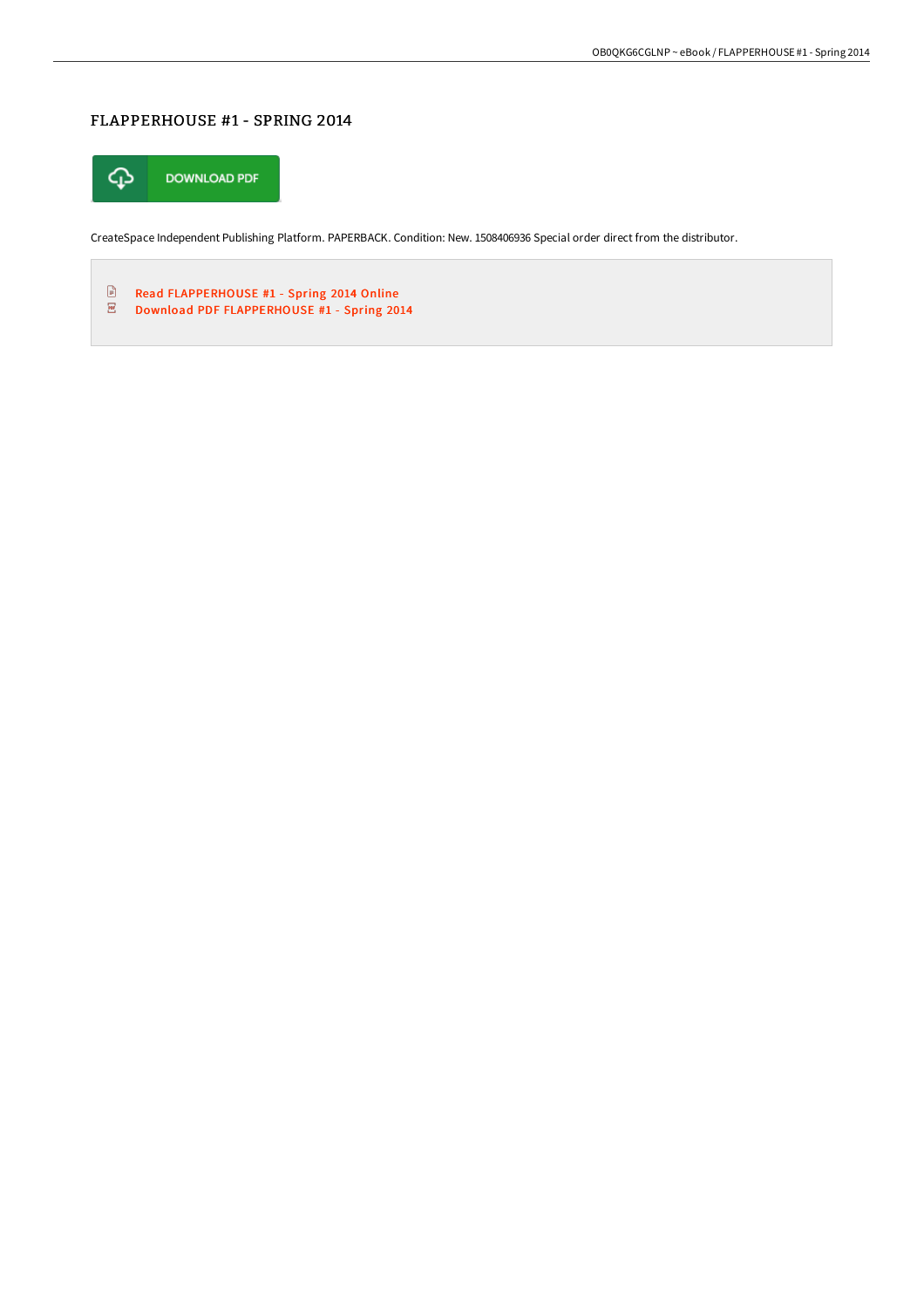## Other Books

ò.

| <b>PDF</b> | Read Write Inc. Phonics: Green Set 1 Storybook 2 My Dog Ned<br>Oxford University Press, United Kingdom, 2016. Paperback. Book Condition: New. Tim Archbold (illustrator). 210 x 148 mm.<br>Language: N/A. Brand New Book. These engaging Storybooks provide structured practice for children learning to read the Read<br><b>Read Book »</b>        |
|------------|-----------------------------------------------------------------------------------------------------------------------------------------------------------------------------------------------------------------------------------------------------------------------------------------------------------------------------------------------------|
| <b>PDF</b> | Read Write Inc. Phonics: Green Set 1 Storybook 3 Six Fish<br>Oxford University Press, United Kingdom, 2016. Paperback. Book Condition: New. Tim Archbold (illustrator). 197 x 78 mm. Language:<br>N/A. Brand New Book. These engaging Storybooks provide structured practice for children learning to read the Read<br>Read Book »                  |
| <b>PDF</b> | Read Write Inc. Phonics: Green Set 1 Storybook 5 Black Hat Bob<br>Oxford University Press, United Kingdom, 2016. Paperback. Book Condition: New. Tim Archbold (illustrator). 209 x 113 mm.<br>Language: N/A. Brand New Book. These engaging Storybooks provide structured practice for children learning to read the Read<br><b>Read Book »</b>     |
| <b>PDF</b> | Read Write Inc. Phonics: Green Set 1 Storybook 9 Pip s Pizza<br>Oxford University Press, United Kingdom, 2016. Paperback. Book Condition: New. Tim Archbold (illustrator). 163 x 148 mm.<br>Language: N/A. Brand New Book. These engaging Storybooks provide structured practice for children learning to read the Read<br>Read Book »              |
| <b>PDF</b> | Read Write Inc. Phonics: Green Set 1 Storybook 10 Stitch the Witch<br>Oxford University Press, United Kingdom, 2016. Paperback. Book Condition: New. Tim Archbold (illustrator). 178 x 148 mm.<br>Language: N/A. Brand New Book. These engaging Storybooks provide structured practice for children learning to read the Read<br><b>Read Book »</b> |